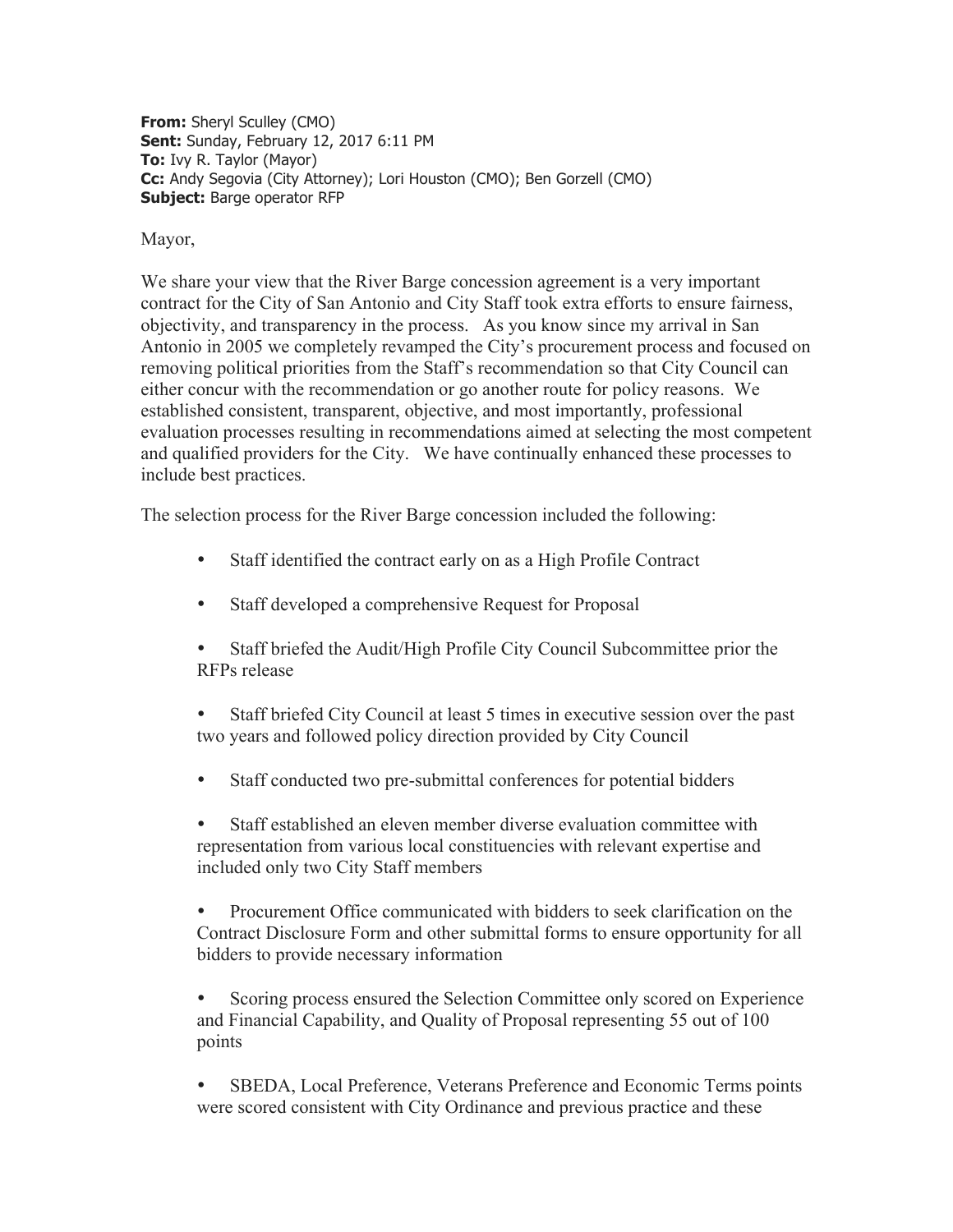categories were scored independent of the selection committee and were not revealed to the selection committee until after they completed their scoring

I am fully confident that the selection process was fair and objective given the process parameters and Legal requirements. In short, there was nothing in the process that gave any proposal an unfair advantage over the other proposals and the scoring differential reinforces that the recommended proposal is the strongest for the City of San Antonio.

My Staff provided the following information to address your specific questions: • Definition of "Black Out Period"

*Answer: The "blackout period" is defined in Section 2-309 of the Municipal Campaign Finance Code. During this period a respondent for a high profile discretionary contract with the City is prohibited from making financial contributions to City officials and candidates for office from the 10th business day after the solicitation was released and through the 30th day after the City Council awards the contract. There is also a period where communications are prohibited with City Officials by a respondent which is covered by Section 2-61 of the Ethics Code. This is frequently referred to as the "Cone of Silence" and begins the day the solicitation is released, in this instance October 4, 2016, and ends when the contract is posted on a City Council "A" Session agenda. The solicitation document will also list other permitted contact during the solicitation period. In essence, all communications related to the solicitation are funneled through the City's Procurement Office.*

Participation in Presentations

*Answer: While a City attorney routinely attends high profile contract interviews, it has been the standard process for the City to exclude lobbyists and attorneys from interviews for high profile discretionary contracts for many years. The policy is set forth in the City of San Antonio Procurement Policy and Procedures Manual (4.4.3.3d). Each of the barge operator proposers was asked to submit the names of those attending the presentations. On January 25th Entertainment Cruises provided a list of attendees for the interview that included Mayor Hardberger as a participant in his capacity as a lawyer with Dykema Cox Smith. The notification prompted a meeting with the City Attorney's office to clarify participation of attorneys and lobbyists. On January 27, 2017, the City Attorney Andy Segovia made the decision to permit participants to bring their attorneys to ensure that a City attorney's presence during the presentations would not be viewed as unethical or giving the City an unfair advantage to contract language development. The City Attorney strongly felt that any clarifications from the RFP or new concepts addressed during the presentations must be documented in the City's concession agreement and discussed openly with the participant's legal team. This practice of having City attorneys present during High Profile contract presentations is consistent with past City practice and with private industry practices for major agreements. What was altered in terms of participation of attorneys was strictly aimed at ensuring ethical compliance, fairness, transparency, and equity for both sides. The decision was also made on January 27th to continue the City's policy of prohibiting lobbyists from attending. All respondents were notified in writing of the ability to have an*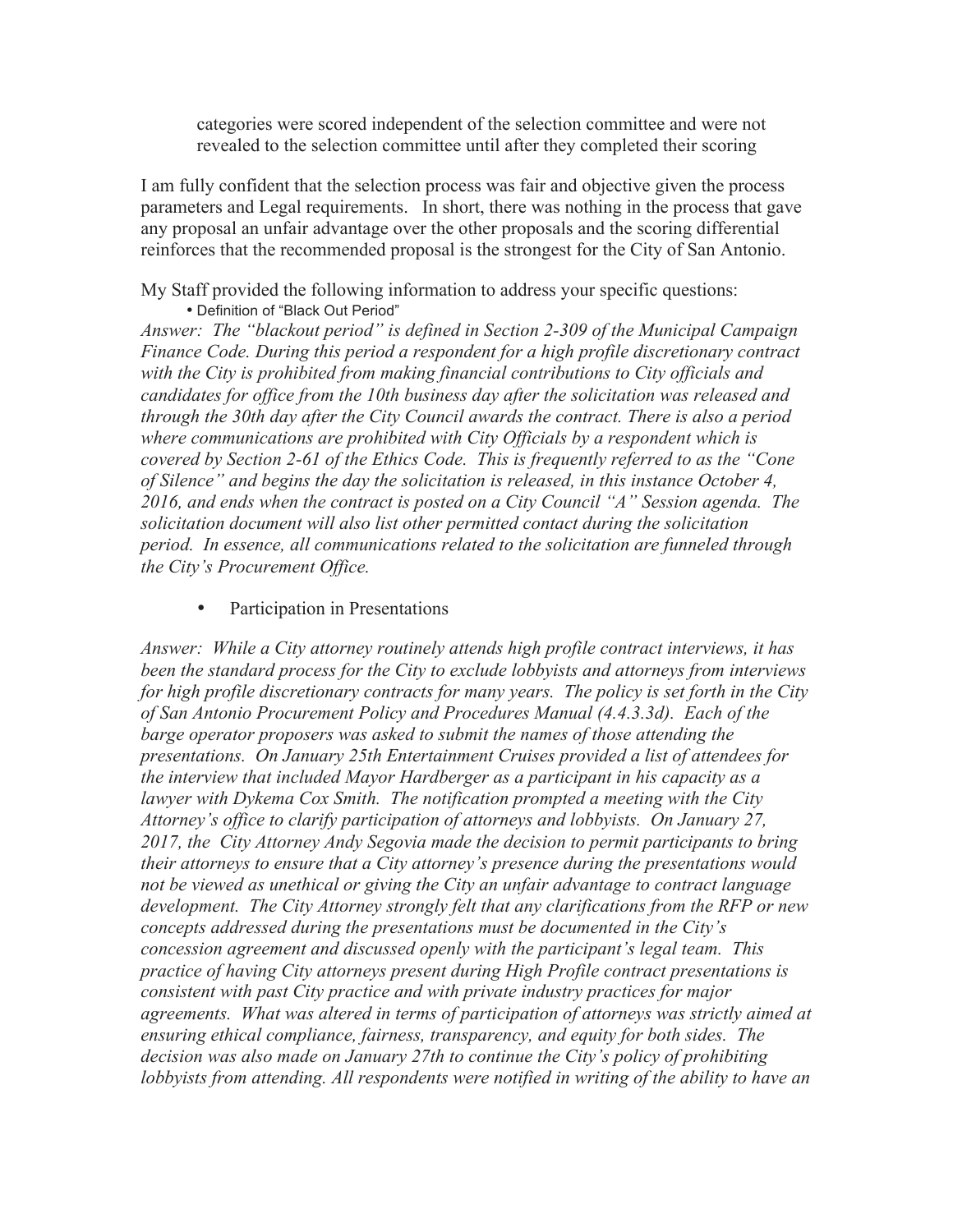*attorney present, and of the exclusion of lobbyist and in fact two teams did bring attorneys.*

• What is the difference between Lobbyist and Attorney?

*Answer: Section 2-62 of the ethics Code defines lobbying and a lobbyist as the following:*

*(h) Lobbyist means a person who engages in lobbying, whether directly or through the acts of another. If an*

*agent or employee engages in lobbying for a principal or employer, both the agent and the principal, or the employee and the employer, are lobbyists.*

*Lobby or Lobbying, except as provided below, means any oral or written communication (including an*

*electronic communication) to a City official, made directly or indirectly by any person in an effort to influence or persuade an official to favor or oppose, recommend or not recommend, vote for or against, or take or refrain from taking action on any municipal question.* 

*Listed exceptions include merely inquiring about facts, comments during a public meeting, and written responses to requests for specific information from a City official.*

*Lobbying firm means:*

*1) a self-employed lobbyist, or*

*2) a person that has one or more employees who are lobbyists on behalf of a client or clients other than that person.*

*Section 2-64(9) defines attorney as a licensed attorney who is performing an act that may be performed only by a licensed attorney.*

*A person can be a lobbyist without being an attorney, and vice-versa. An attorney representing a party in contract negotiations is responsible for understanding the key business objectives of the client so that legal advice and support can be provided in negotiating contract terms. Consequently the roles in this context can overlap particularly where the attorney is not one of the lead presenters but responds to questions and offers clarifying comments. Examples of lawyers functioning as lawyers in a contract negotiation:*

• *Drafting templates or specific provisions*

• *Negotiating terms and conditions particularly those of a legal versus a business nature, e.g., indemnity, applicable law, and dispute resolution.*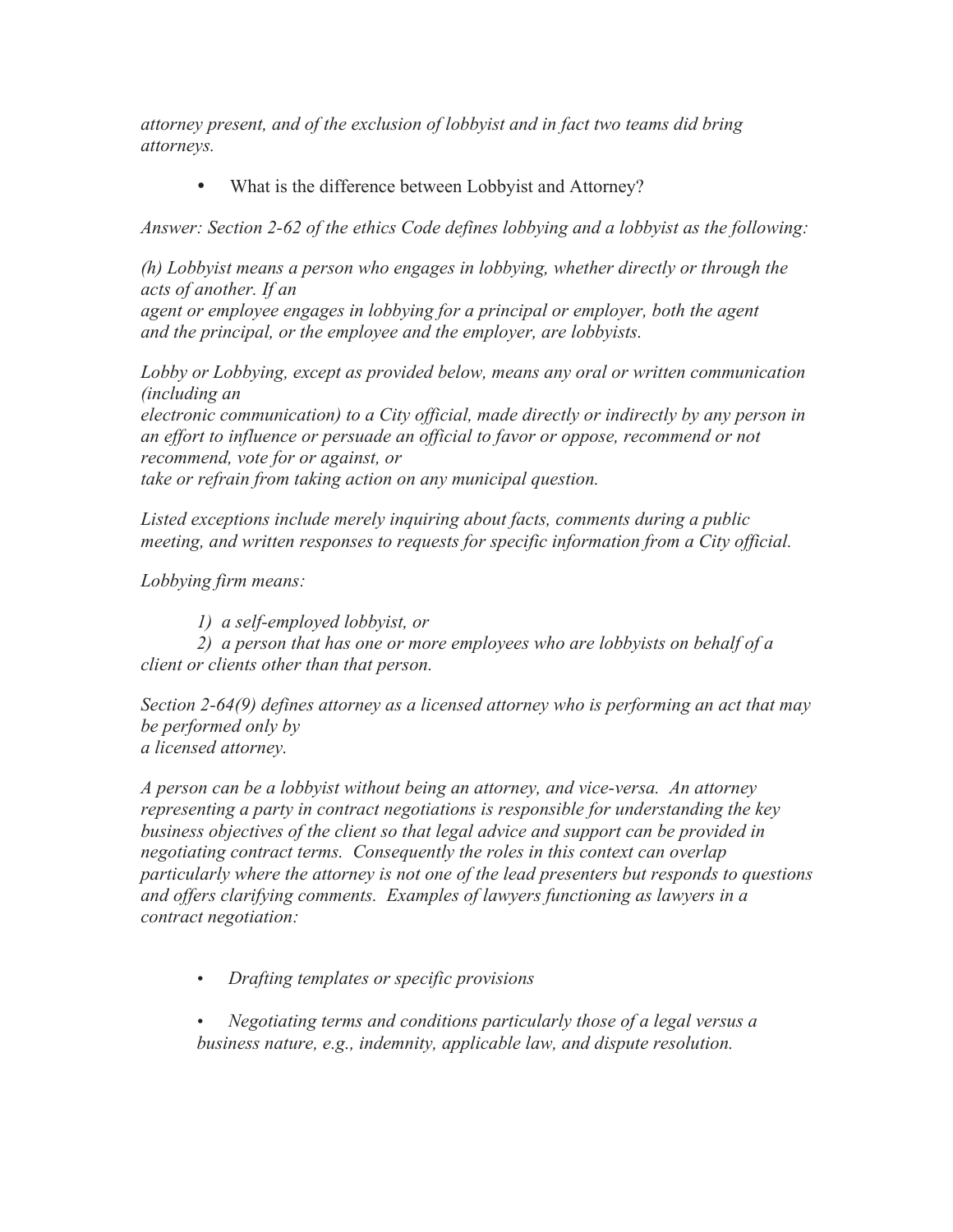*Examples of lobbying activity include meeting with elected officials to discuss zoning applications, large developments and high profile contracts. They also regularly meet with City Staff on these matters.*

• Penalties for not Registering as a Lobbyists

*Answer: An entity that hires an unregistered lobbyist could be subject to a complaint that they violated the Ethics Code requirements, by not identifying their lobbyist on the contracts disclosure form. The unregistered lobbyist is also subject to application of the requirements to register as a lobbyist. The cure is simple: register the lobbyist and submit an updated contracts disclosure form. The period to register as a lobbyist begins the day the person engages in lobbyist activities, and must be completed within 90*  days. With respect to penalties the Ethics Review Board may recommend to the Council *a number of civil remedies including:*

- *disqualification from contracting or lobbying*
- *recommendation to void or ratify a contract*

*The Ethics Review Board may also impose a civil fine up to \$500 and to provide written counseling through letters.*

In conclusion, City Staff's recommendation to engage San Antonio River Cruises as the operator for the river barges results from a fair, objective, transparent, and professional process that the residents of San Antonio have come to value and expect. Furthermore, I do not recommend that the Mayor and Council interview respondents. The Council is always free to disregard the Staff's recommendation for policy reasons. They should not act based on a false premise that the Staff recommendation resulted from a flawed process. Since my arrival we have focused on building an organization and communication flow where Staff makes professional recommendations that follow City Council policy and represent best value to our broader community.

Lastly, late Wednesday, you asked that staff brief each council member one on one. Three of those council briefings have occurred; your briefing is scheduled for Monday at 1:30 pm which was the soonest your staff would schedule a meeting. On Saturday morning I read the email you sent to me Friday evening. After attending a Women in Policing recruitment workshop Saturday morning, I asked my staff in charge of the barge contract to review your email and prepare answers to your questions. City Attorney Andy Segovia, Assistant City Manager Lori Houston, and Chief Financial Officer Ben Gorzell are in charge of this high profile barge operator process and worked with me on this response Saturday and Sunday. They have conducted themselves in a professional manner as they consistently do. The council strongly urged staff to seek competition on this barge contract and staff has done that. In a competitive process, there is one winner and often, disgruntled losers. Some council members may not like the outcome and are entitled to make a different decision. But to blame the process is not based on fact.